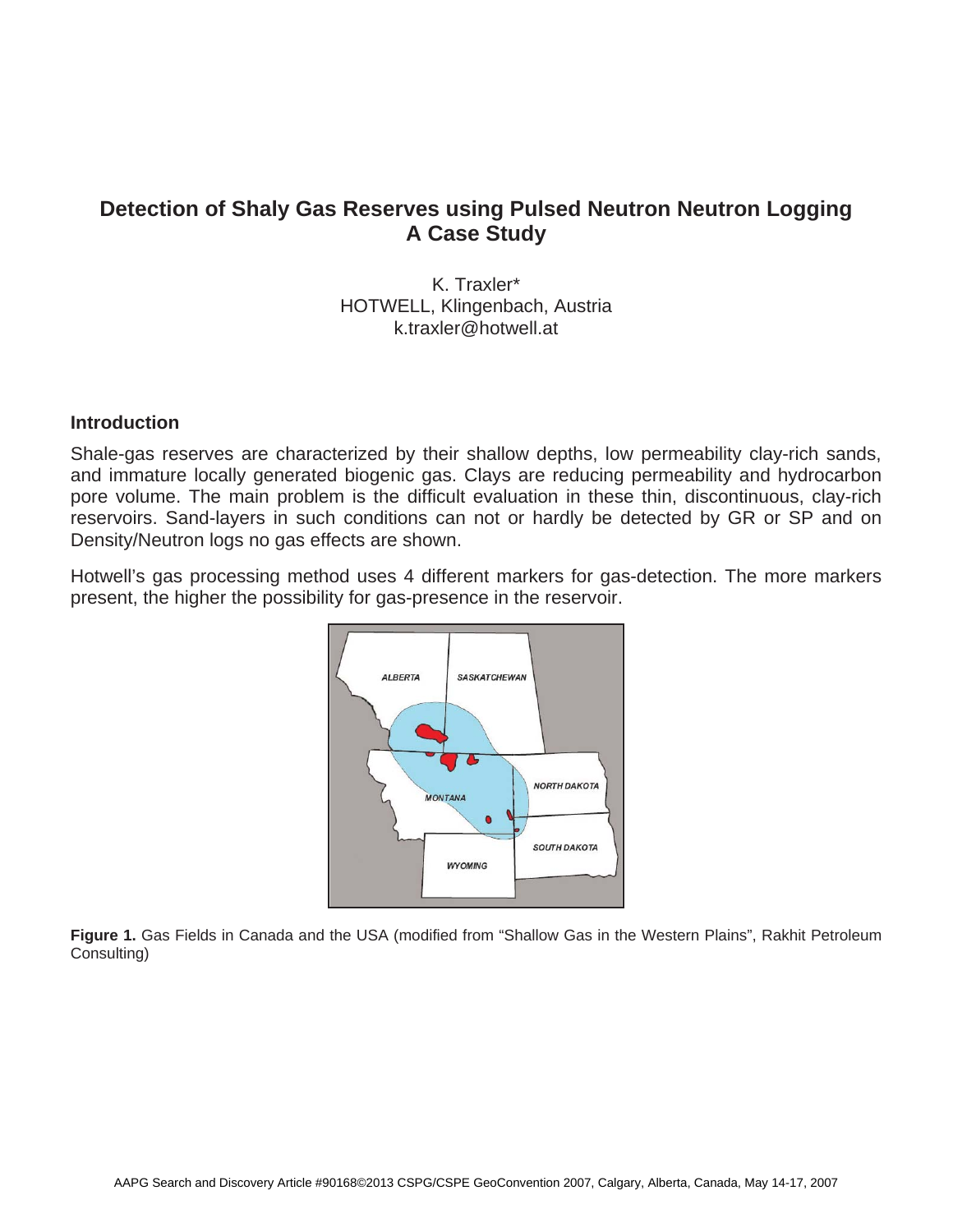### **Processing**

PNN - Pulsed Neutron Neutron is a thermal neutron capture tool. The PNN system contains two detectors (near and far detector) which measure thermal neutrons, which are not captured by the formation. The rate of thermal neutron decay in the formation can be used to differentiate between hydrocarbons in the pore space and water, in particular salt water. A mineral's ability to absorb thermal neutrons is defined as its capture cross section, SIGMA. The higher the value of Sigma, the greater the ability of the formation and its fluid to capture thermal neutrons.

Utilizing different processing modes and count-rate images, gas bearing zones can be identified within shaly sequences. 4 qualitative gas saturation indication markers indicate the presence of gas in the reservoir, as follows:

**Indicator 1**: The first gas indicator is the short space detector and long space detector overlay. The curves are selected from count rate images. SSNM (short space) and LSNM (long space) curve overlay is done by using compatible scales to make the two curves stack in a shale-zone. Gas indication is strictly seen as separation between the short and long space detector, using total or partial count rates. This separation is shaded on the processed log

**Indicator 2**: The second gas indicator is the SIGMA curve. On the processed log, SIGMA is shaded for SIGMA values less than 27 capture units. This value is selected from local experience in such kind of lithologies. In clean sand conditions, typically, a processed SIGMA curve lower than 18 capture units would indicate good gas saturation.

**Indicator 3**: The third gas indicator is the crossover between the RATIO (Short/Long space detector partial or total count rates) curve and the RATSNSF (Ratio of Short space detector near counts/Short space detector far counts). RATIO itself is a good gas indicator, although it can be influenced with the presence of gas in the borehole. The presentation in opposite scales shows gas saturation where the two curves crossover. This crossover is shaded on the processed log.

**Indicator 4**: The fourth gas indicator comes from SGM2\_12 & SGM2\_23. These curves are mode two processed Sigma curves. They deflect in opposite directions due to different shape of the thermal neutron decay (convex or concave) in non gas and gas saturated formations